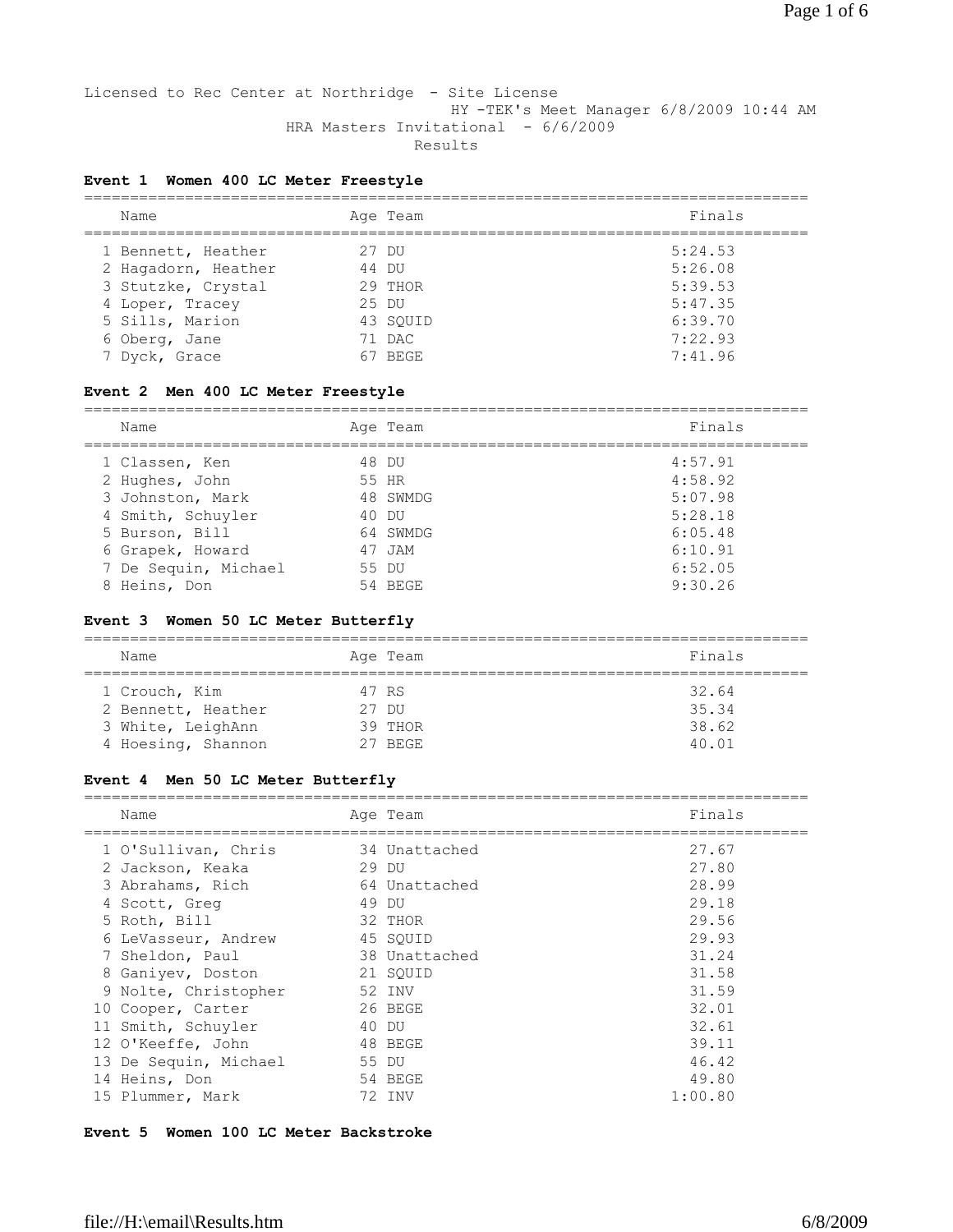| Name               | Age Team  | Finals  |
|--------------------|-----------|---------|
| 1 Stutzke, Crystal | $29$ THOR | 1:22.90 |
| 2 Tew, Lauren      | 26 INV    | 1:23.84 |
| 3 Loper, Tracey    | 25 DU     | 1:25.48 |
| 4 Zentgraf, Karen  | 67 VORT   | 1:56.78 |

#### **Event 6 Men 100 LC Meter Backstroke**

| Name             | Age Team | Finals  |
|------------------|----------|---------|
| 1 Ko, Scott      | 26 CM    | 1:12.43 |
| 2 Foster, Jared  | 33 THOR  | 1:20.81 |
| 3 Pazmino, Jorge | 39 AUR   | 1:21.07 |
| 4 Reynolds, Bing | 68 CM    | 1:53.97 |

#### **Event 7 Women 200 LC Meter Breaststroke**

| Name               | Age Team | Finals  |
|--------------------|----------|---------|
| 1 Gibbons, Chelsen | 25 BEGE  | 3:13.17 |
| 2 Nolte, Susan     | 48 TNV   | 3:57.58 |

### **Event 8 Men 200 LC Meter Breaststroke**

| Name              | Age Team | Finals  |
|-------------------|----------|---------|
| 1 Cruz, Eduardo   | 39 THOR  | 3:19.65 |
| 2 Dyck, Mel       | 67 BEGE  | 3:23.29 |
| 3 Patten, Bob     | 74 DAC   | 3:50.33 |
| -- Davidson, Ryan | 23 SOUID | DC      |

#### **Event 9 Women 50 LC Meter Freestyle**

| Name               | Age Team | Finals |
|--------------------|----------|--------|
| 1 Garnier, Kathy   | 48 INV   | 29.01  |
| 2 Crouch, Kim      | 47 RS    | 29.61  |
| 3 Stutzke, Crystal | 29 THOR  | 32.19  |
| 4 Hoesing, Shannon | 27 BEGE  | 33.85  |
| 5 White, LeighAnn  | 39 THOR  | 35.56  |

#### **Event 10 Men 50 LC Meter Freestyle**

| Name                  | Age Team      | Finals |
|-----------------------|---------------|--------|
| 1 O'Sullivan, Chris   | 34 Unattached | 26.09  |
| 2 Scott, Greg         | 49 DU         | 26.32  |
| 3 Smith, Schuyler     | 40 DU         | 26.75  |
| 4 Abrahams, Rich      | 64 Unattached | 26.95  |
| 5 Ko, Scott           | 26 CM         | 27.08  |
| 6 Sheldon, Paul       | 38 Unattached | 27.17  |
| 7 Foster, Jared       | 33 THOR       | 27.83  |
| 8 Roth, Bill          | 32 THOR       | 28.28  |
| 9 LeVasseur, Andrew   | 45 SOUID      | 28.51  |
| 10 Nolte, Christopher | 52 INV        | 29.44  |
| 11 Pazmino, Jorge     | 39 AUR        | 30.23  |
| 12 Taylor, Bret       | 51 Unattached | 32.52  |
| 13 Grapek, Howard     | 47 JAM        | 34.96  |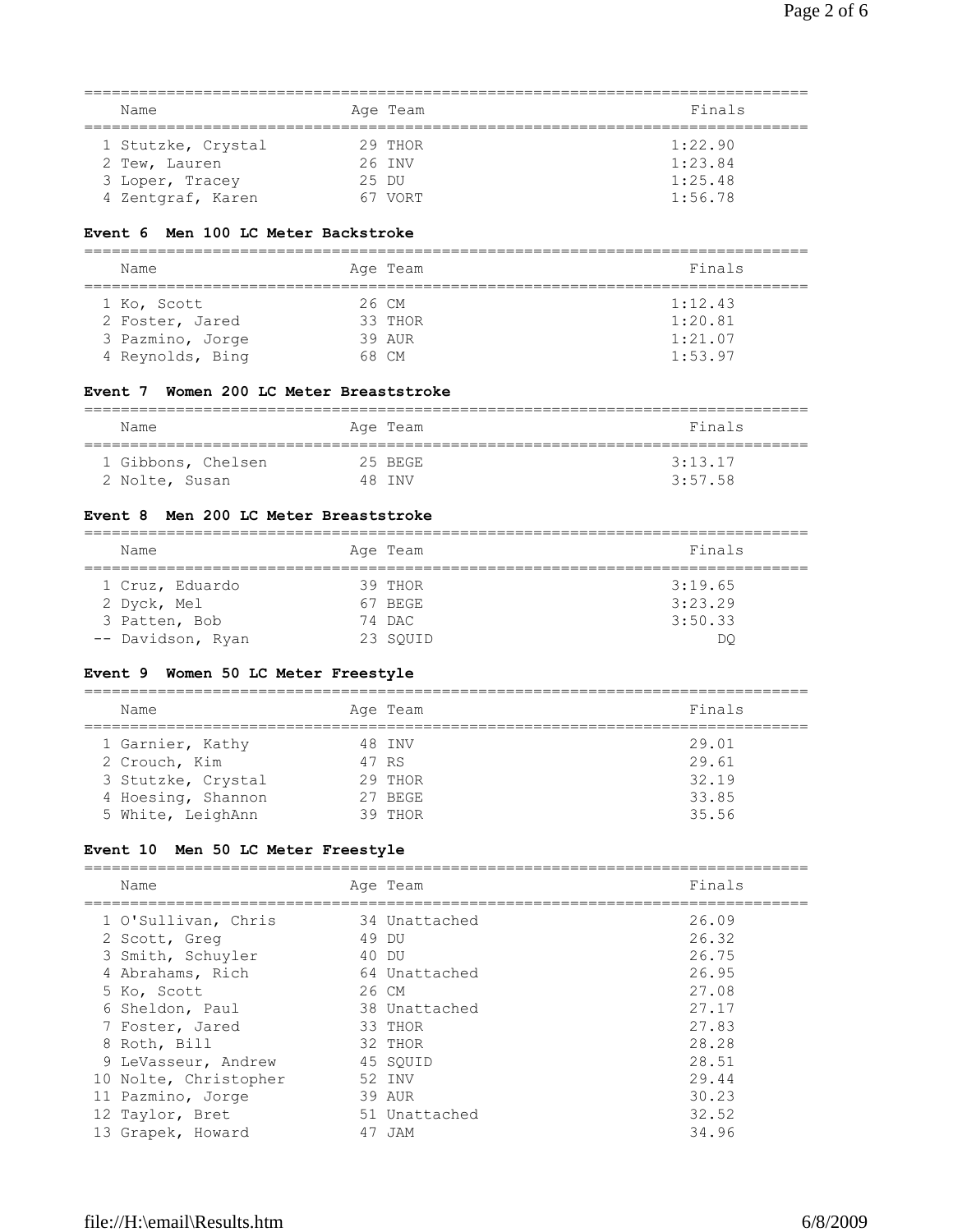| 14 O'Keeffe, John | 48 BEGE  | 35.08 |
|-------------------|----------|-------|
| 15 Davidson, Ryan | 23 SOUID | 39.28 |
| 16 Plummer, Mark  | 72 TNV   | 40.34 |
| 17 Johnson, David | 67 SOUID | 45.96 |

## **Event 12 Mixed 100 LC Meter Butterfly**

| Name              |       | Age Team      | Finals  |
|-------------------|-------|---------------|---------|
| 1 Jackson, Keaka  | 29 DU |               | 1:04.53 |
| 2 Edwards, Daniel |       | 35 Unattached | 1:05.96 |
| 3 Smith, David    |       | 21 SOUID      | 1:17.28 |
| 4 Cruz, Eduardo   |       | 39 THOR       | 1:33.98 |
| 5 Burson, Bill    |       | 64 SWMDG      | 1:50.11 |
| 6 Heins, Don      |       | 54 BEGE       | 1:56.16 |
| 7 Oberg, Jane     |       | 71 DAC        | 2:03.82 |

#### **Event 13 Mixed 200 LC Meter Backstroke**

| Name               | Age Team | Finals  |
|--------------------|----------|---------|
| 1 Gibbons, Chelsen | 25 BEGE  | 3:04.97 |
| 2 Nolte, Susan     | 48 INV   | 3:53.99 |
| 3 Zentgraf, Karen  | 67 VORT  | 4:19.47 |
| 4 Reynolds, Bing   | 68 CM    | 4:45.92 |

### **Event 15 Women 200 LC Meter IM**

| Name                 | Age Team | Finals  |
|----------------------|----------|---------|
| 1 Crouch, Kim        | 47 RS    | 2:50.80 |
| 2 Bennett, Heather   | 27 DU    | 2:58.32 |
| 3 Loper, Tracey      | 25 DU    | 3:01.90 |
| 4 Hoesing, Shannon   | 27 BEGE  | 3:05.70 |
| 5 Tew, Lauren        | 26 INV   | 3:16.23 |
| 6 White, LeighAnn    | 39 THOR  | 3:23.15 |
| 7 Dyck, Grace        | 67 BEGE  | 4:13.21 |
| -- Hagadorn, Heather | 44 DU    | DC      |

## **Event 16 Men 200 LC Meter IM**

| Name                 | Age Team | Finals  |
|----------------------|----------|---------|
| 1 Nolte, Christopher | 52 INV   | 2:47.70 |
| 2 Smith, David       | 21 SOUID | 2:54.46 |
| 3 Ganiyev, Doston    | 21 SOUID | 2:59.29 |
| 4 Carney, Kent       | 61 CM    | 3:13.88 |
| 5 Cruz, Eduardo      | 39 THOR  | 3:14.90 |
| 6 De Sequin, Michael | 55 DU    | 3:40.48 |
| 7 O'Keeffe, John     | 48 BEGE  | 3:46.33 |

#### **Event 17 Women 50 LC Meter Breaststroke**

| Name               | Age Team      | Finals |
|--------------------|---------------|--------|
| 1 Gibbons, Chelsen | 25 BEGE       | 40.39  |
| 2 Bennett, Heather | 27 DU         | 41.98  |
| 3 Litt, Robin      | 23 Unattached | 47.27  |
| 4 Nolte, Susan     | 48 TNV        | 51.34  |
| 5 Sills, Marion    | 43 SOUID      | 54.90  |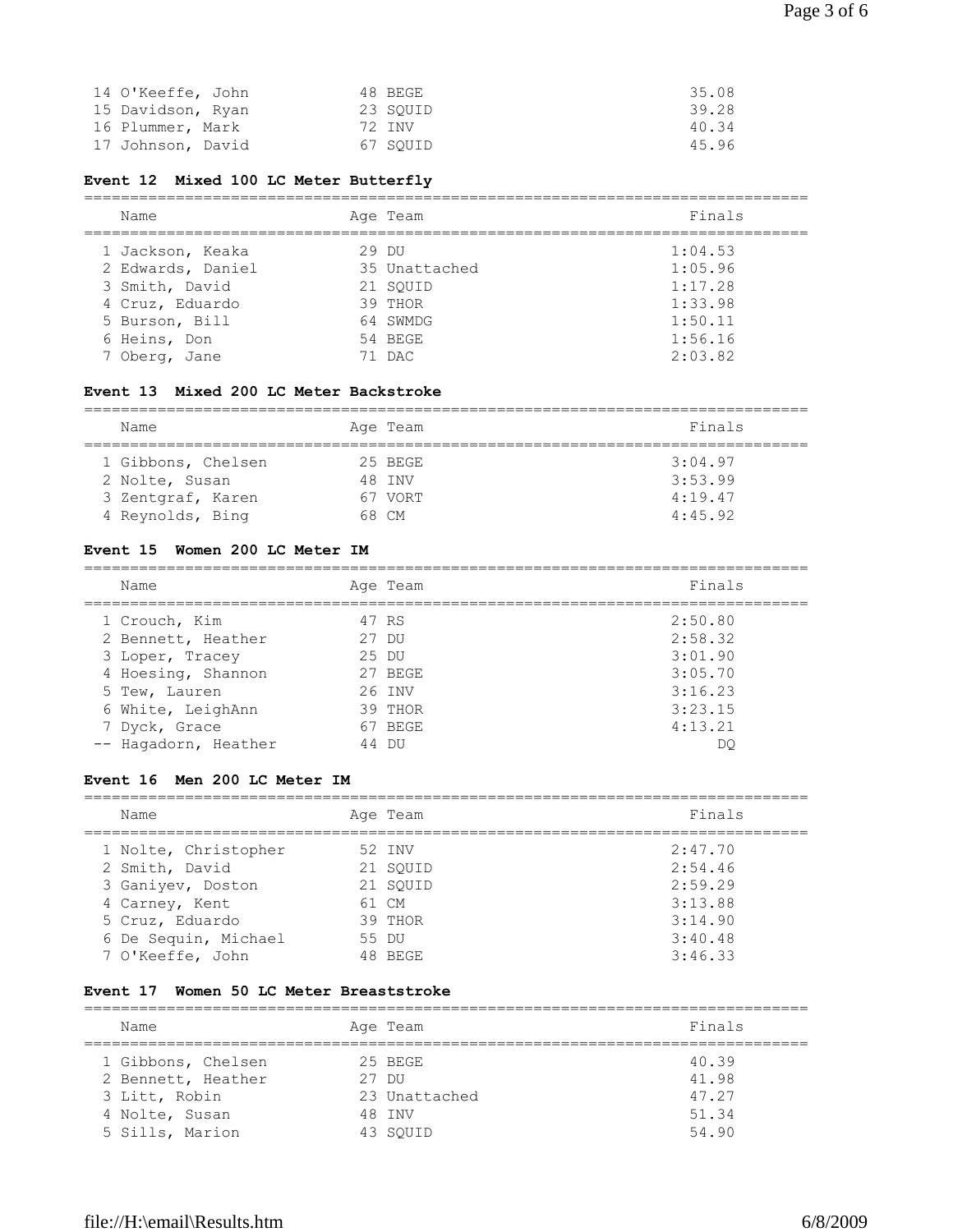### **Event 18 Men 50 LC Meter Breaststroke**

| Name             | Age Team      | Finals  |
|------------------|---------------|---------|
| 1 Scott, Greg    | 49 DU         | 33.20   |
| 2 Sheldon, Paul  | 38 Unattached | 39.74   |
| 3 Dyck, Mel      | 67 BEGE       | 40.04   |
| 4 Classen, Ken   | 48 DU         | 44.30   |
| 5 O'Keeffe, John | 48 BEGE       | 45.80   |
| 6 Patten, Bob    | 74 DAC        | 47.50   |
| 7 Heins, Don     | 54 BEGE       | 51.54   |
| 8 Johnson, David | 67 SOUID      | 1:05.16 |
| -- Roth, Bill    | 32 THOR       | DC      |

## **Event 19 Women 100 LC Meter Freestyle**

| Name               | Age Team | Finals  |
|--------------------|----------|---------|
| 1 Garnier, Kathy   | 48 INV   | 1:04.64 |
| 2 Stutzke, Crystal | 29 THOR  | 1:16.58 |
| 3 White, LeighAnn  | 39 THOR  | 1:18.66 |
| 4 Sills, Marion    | 43 SOUID | 1:31.63 |

## **Event 20 Men 100 LC Meter Freestyle**

| Name                 | Age Team      | Finals  |
|----------------------|---------------|---------|
| 1 Ko, Scott          | 26 CM         | 59.85   |
| 2 Edwards, Daniel    | 35 Unattached | 1:00.85 |
| 3 Smith, Schuyler    | 40 DU         | 1:01.26 |
| 4 Foster, Jared      | 33 THOR       | 1:03.26 |
| 5 Johnston, Mark     | 48 SWMDG      | 1:04.71 |
| 6 Nolte, Christopher | 52 INV        | 1:05.79 |
| 7 Pazmino, Jorge     | 39 AUR        | 1:05.82 |
| 8 Cooper, Carter     | 26 BEGE       | 1:06.02 |
| 9 LeVasseur, Andrew  | 45 SQUID      | 1:08.48 |
| 10 Smith, David      | 21 SOUID      | 1:08.84 |
| 11 Taylor, Bret      | 51 Unattached | 1:14.55 |
| 12 Ganiyev, Doston   | 21 SOUID      | 1:14.84 |
| 13 Cruz, Eduardo     | 39 THOR       | 1:15.03 |
| 14 Grapek, Howard    | 47 JAM        | 1:15.14 |
| 15 Burson, Bill      | 64 SWMDG      | 1:15.46 |
| 16 Plummer, Mark     | 72 INV        | 1:34.89 |
| 17 Reynolds, Bing    | 68 CM         | 1:51.89 |
| 18 Johnson, David    | 67 SOUID      | 1:51.99 |

## **Event 22 Men 200 LC Meter Butterfly**

| Name                           |  | Age Team            | Finals             |
|--------------------------------|--|---------------------|--------------------|
| 1 Smith, David<br>2 Heins, Don |  | 21 SOUID<br>54 BEGE | 3:10.95<br>4:32.15 |

### **Event 23 Women 50 LC Meter Backstroke**

| Name               | Age Team | Finals |
|--------------------|----------|--------|
| 1 Stutzke, Crystal | 29 THOR  | 37.71  |
| 2 Tew, Lauren      | 26 TNV   | 39 77  |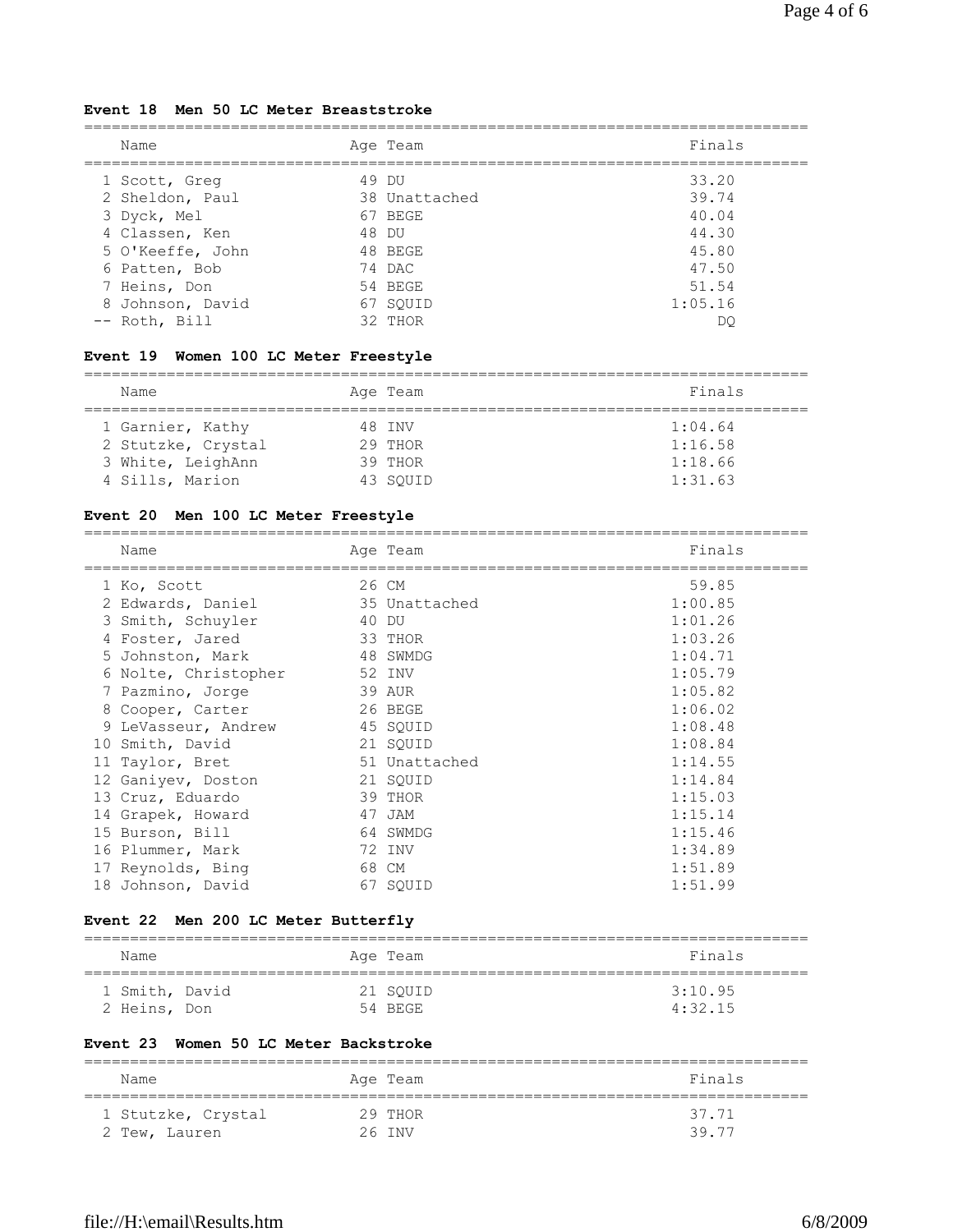| 3 White, LeighAnn | 39 THOR | 45.93 |
|-------------------|---------|-------|
| 4 Zentgraf, Karen | 67 VORT | 46.96 |

#### **Event 24 Men 50 LC Meter Backstroke**

#### ===============================================================================

| Name                 | Age Team      | Finals |
|----------------------|---------------|--------|
| 1 Jackson, Keaka     | 29 DU         | 32.78  |
| 2 LeVasseur, Andrew  | 45 SOUID      | 36.50  |
| 3 Sheldon, Paul      | 38 Unattached | 36.70  |
| 4 Pazmino, Jorge     | 39 AUR        | 37.29  |
| 5 Nolte, Christopher | 52 INV        | 37.59  |
| 6 Carney, Kent       | 61 CM         | 39.81  |
| 7 Cooper, Carter     | 26 BEGE       | 40.01  |
| 8 Cruz, Eduardo      | 39 THOR       | 41.51  |
| 9 Davidson, Ryan     | 23 SOUID      | 43.05  |
| -- Johnson, David    | SOUID<br>67   | DO     |

#### **Event 25 Women 100 LC Meter Breaststroke**

| Name               |  | Age Team | Finals  |  |
|--------------------|--|----------|---------|--|
| 1 Crouch, Kim      |  | 47 RS    | 1:27.76 |  |
| 2 Gibbons, Chelsen |  | 25 BEGE  | 1:28.49 |  |
| 3 Hoesing, Shannon |  | 27 BEGE  | 1:30.32 |  |
| 4 Sills, Marion    |  | 43 SOUID | 2:01.76 |  |

#### **Event 26 Men 100 LC Meter Breaststroke**

| Name              | Age Team | Finals  |  |
|-------------------|----------|---------|--|
| 1 Scott, Greq     | 49 DIJ   | 1:13.41 |  |
| 2 Ganiyev, Doston | 21 SOUID | 1:29.96 |  |
| 3 Patten, Bob     | 74 DAC   | 1:48.69 |  |
| 4 Johnson, David  | 67 SOUID | 2:24.84 |  |

### **Event 27 Women 200 LC Meter Freestyle**

| Name                | Age Team |  | Finals  |
|---------------------|----------|--|---------|
| 1 Garnier, Kathy    | 48 INV   |  | 2:31.95 |
| 2 Hagadorn, Heather | 44 DU    |  | 2:41.79 |
| 3 Loper, Tracey     | 25 DU    |  | 2:53.08 |
| 4 Sills, Marion     | 43 SOUID |  | 3:15.49 |

#### **Event 28 Men 200 LC Meter Freestyle**

| Name              | Age Team      | Finals  |
|-------------------|---------------|---------|
| 1 Edwards, Daniel | 35 Unattached | 2:20.44 |
| 2 Hughes, John    | 55 HR         | 2:21.12 |
| 3 Foster, Jared   | 33 THOR       | 2:25.27 |
| 4 Smith, Schuyler | 40 DU         | 2:30.96 |
| 5 Smith, David    | 21 SOUID      | 2:40.45 |
| 6 Grapek, Howard  | 47 JAM        | 2:53.51 |
| 7 Plummer, Mark   | 72 TNV        | 3:33.26 |
| 8 Reynolds, Bing  | 68 CM         | 4:45.25 |

### **Event 29 Mixed 1500 LC Meter Freestyle**

===============================================================================